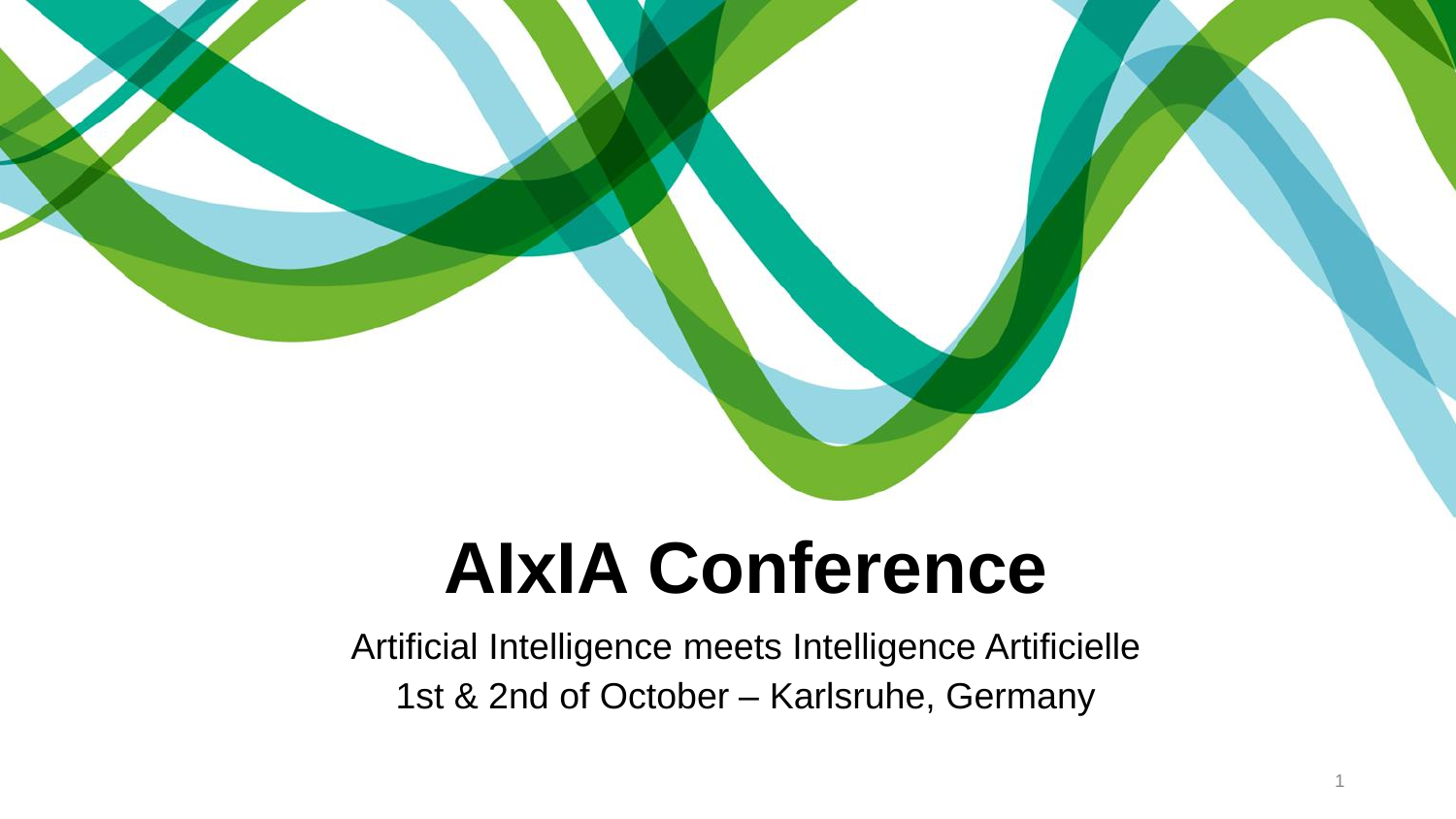## **AIxIA – Key Facts**

From October 1-2, 2019 the AIxIA takes place for the first time –

a Franco-German conference on the application of artificial intelligence.

Around 300 expert guests from Germany and France, political greetings, 4 keynotes, 2 interactive podium panels, more than 18 impulse speeches by high-tech start-ups, SMEs and corporates, and a follow-up workshop day will ensure the best possible practical relevance.

#### **Goals:**

**\_** Demonstrate Best Practices and Use Cases

**\_** Create networking and pave the way for a European AI strategy

#### **Target groups:**

- **\_** Policy makers
- **\_** Decision makers from companies
- **\_** Students and highly qualified business and technical staff

#### **Key Facts:**

- **\_** Around 300 guests
- **\_** 4 Keynotes from FR & DE
- **\_** Over 18 impulse speeches
- **\_** 3 stages
- **\_** Workshop day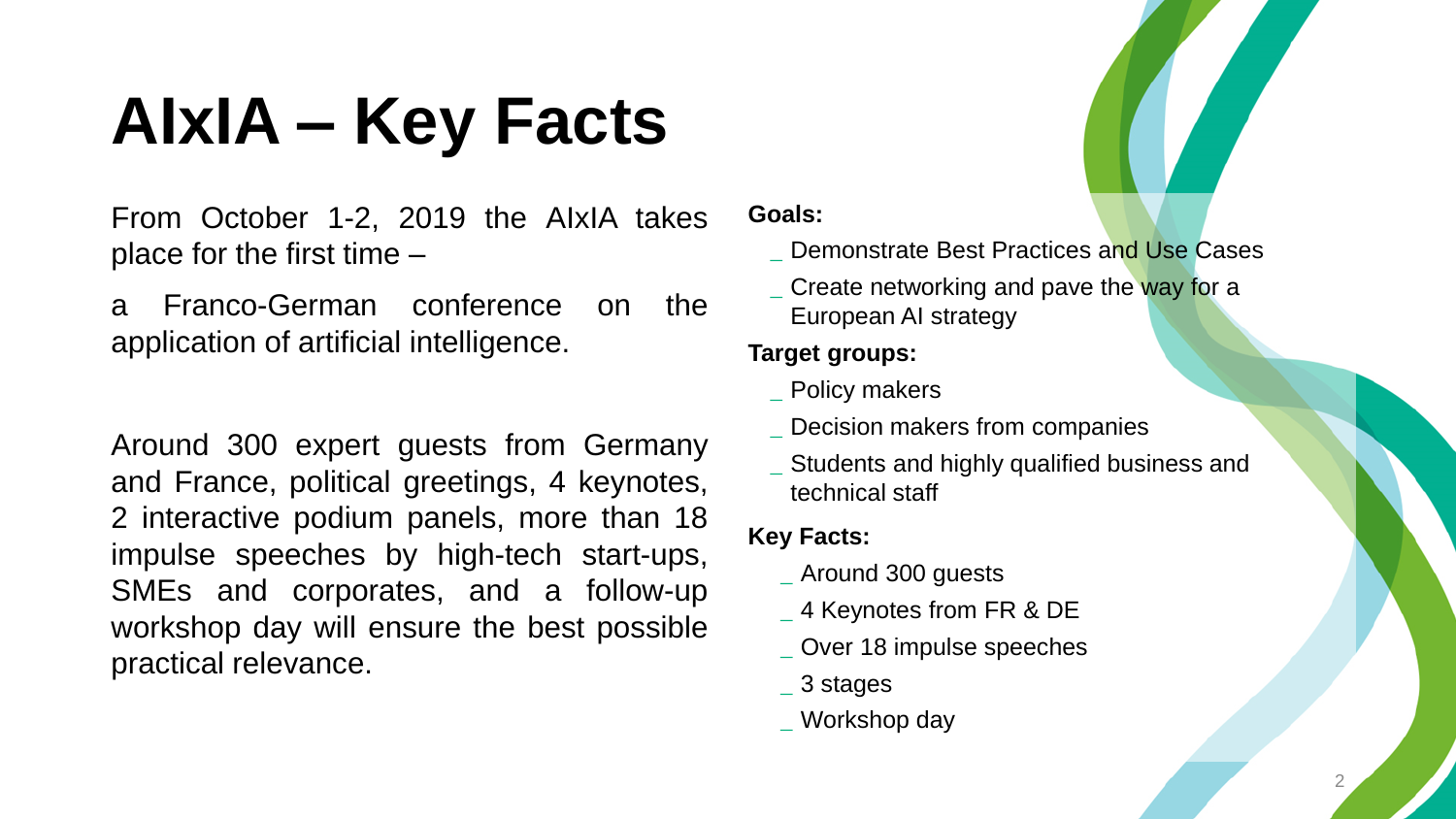## **AIxIA – Conference day schedule**

| <b>Time</b>     | Program point*                                                                            | *subject to alterations |
|-----------------|-------------------------------------------------------------------------------------------|-------------------------|
| $09:00 - 10:00$ | Political greetings (German and French representatives)                                   |                         |
| $10:00 - 10:30$ | Keynote I (planned: Prof. Dr. Cédric Villani (member of the National Assembly FR)         |                         |
| $10:30 - 11:00$ | Keynote II (planned: Prof. Dr. Michael Feindt (CERN / KIT / BlueYonder))                  |                         |
| $11:00 - 11:40$ | Panel discussion: AI global (i.a. with companies from the US, China, Israel)              |                         |
| $11:40 - 12:00$ | Coffee break & Networking                                                                 |                         |
| $12:00 - 13:30$ | Parallel session $I - (a)$ Al & business // (b) Al technologies // (c) Al & ethics        |                         |
| $13:30 - 14:30$ | Lunch break & Networking                                                                  |                         |
| $14:30 - 15:00$ | Keynote III: N.N.                                                                         |                         |
| $15:00 - 16:30$ | Parallel session II - AI industry solutions: (a) production // (b) mobility // (c) retail |                         |
| $16:30 - 17:00$ | Coffee break & Networking                                                                 |                         |
| $17:00 - 17:30$ | Keynote III: (planned: High level EU representative))                                     |                         |
| $17:30 - 18:15$ | Panel discussion: AI German-French & European                                             |                         |
| $18:15 - 19:00$ | <b>AlxIA Start-up Pitches Night</b>                                                       |                         |
| $19:00 - 22:00$ | <b>Festivity &amp; Networking</b>                                                         | 3                       |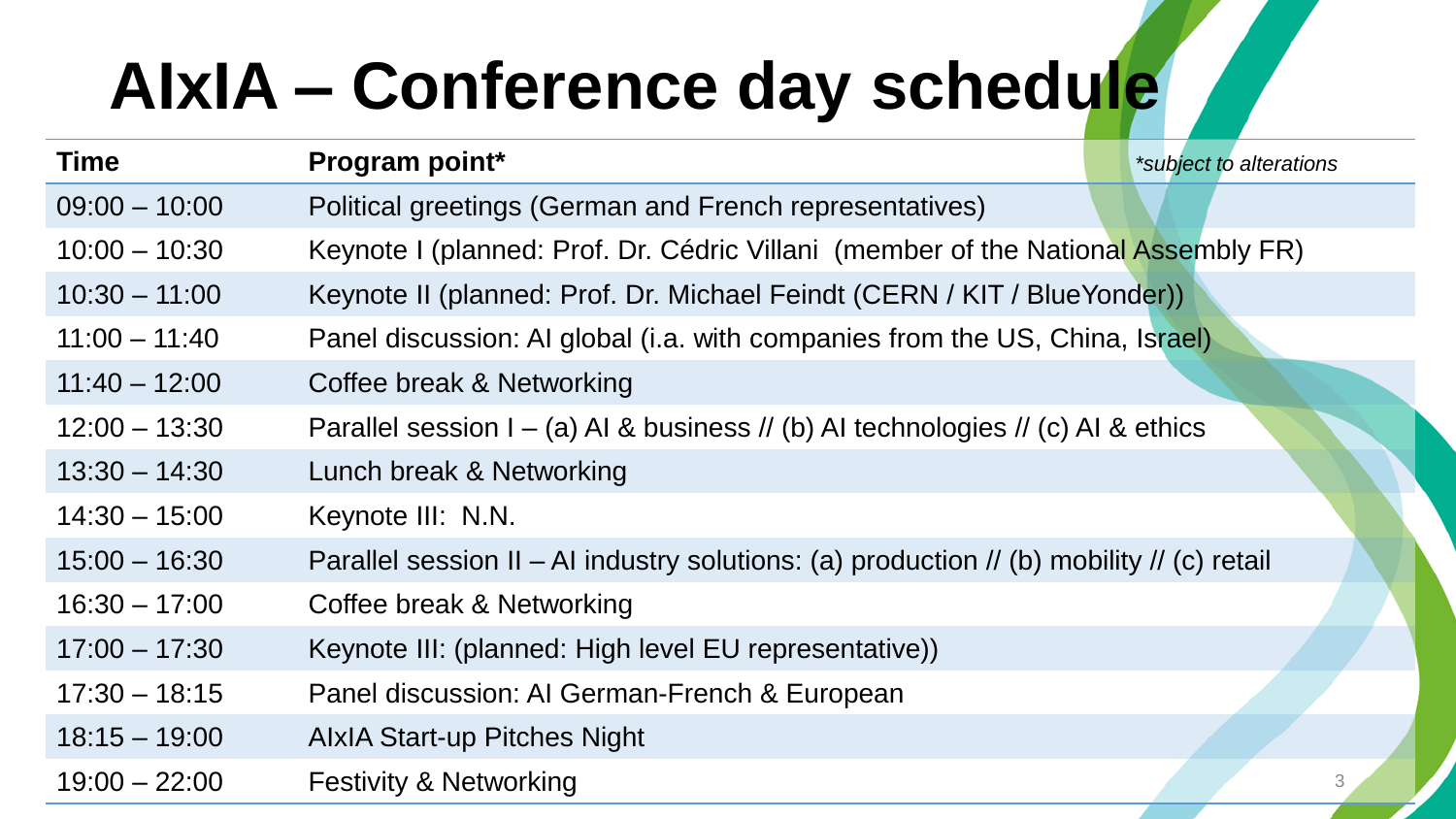## **About us**

### German -wide facility **"Digital Hub/de:hub" for applied AI**

- \_On of the top 3 AI founder locations in DE
- \_Numerous partners within the region and worldwide
- \_Excellent university and research landscape
- \_Strong networking in the digital, start -up and investor scene in DE

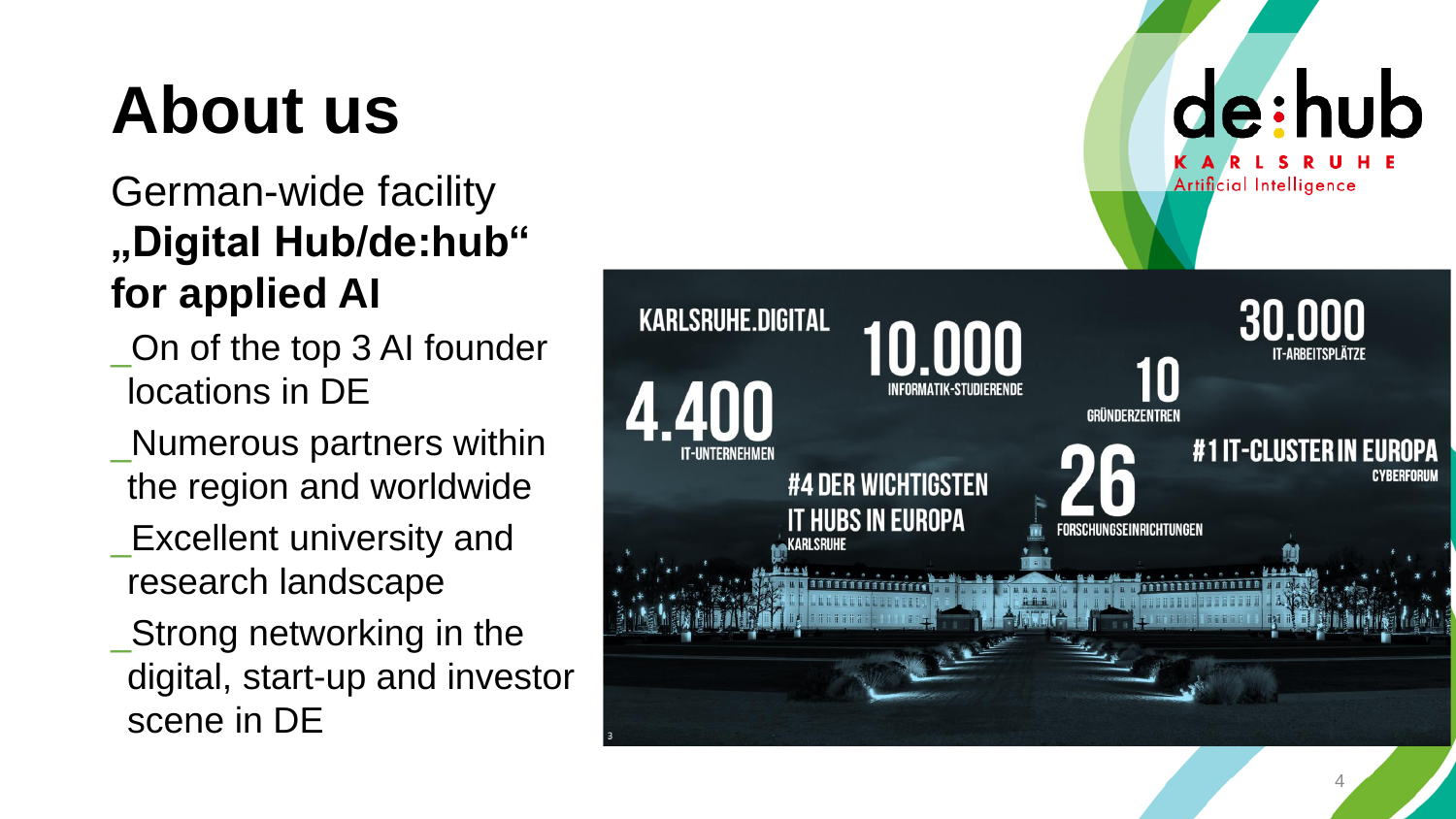### **Location**

### Conference day : **ZKM – Center for Art and Media**

#### **One of the top 5 Museums worldwide \***

- 1. Museum of Modern Art (MoMa )
- 2. La Biennale di Venezia
- 3. Centre Pompidou Paris **4. ZKM | Center for Art and**
- **Media Karlsruhe** 5. Whitney Museum of Modern Arts
- *\* Ranking of the world's largest art database »ArtFacts.net«*

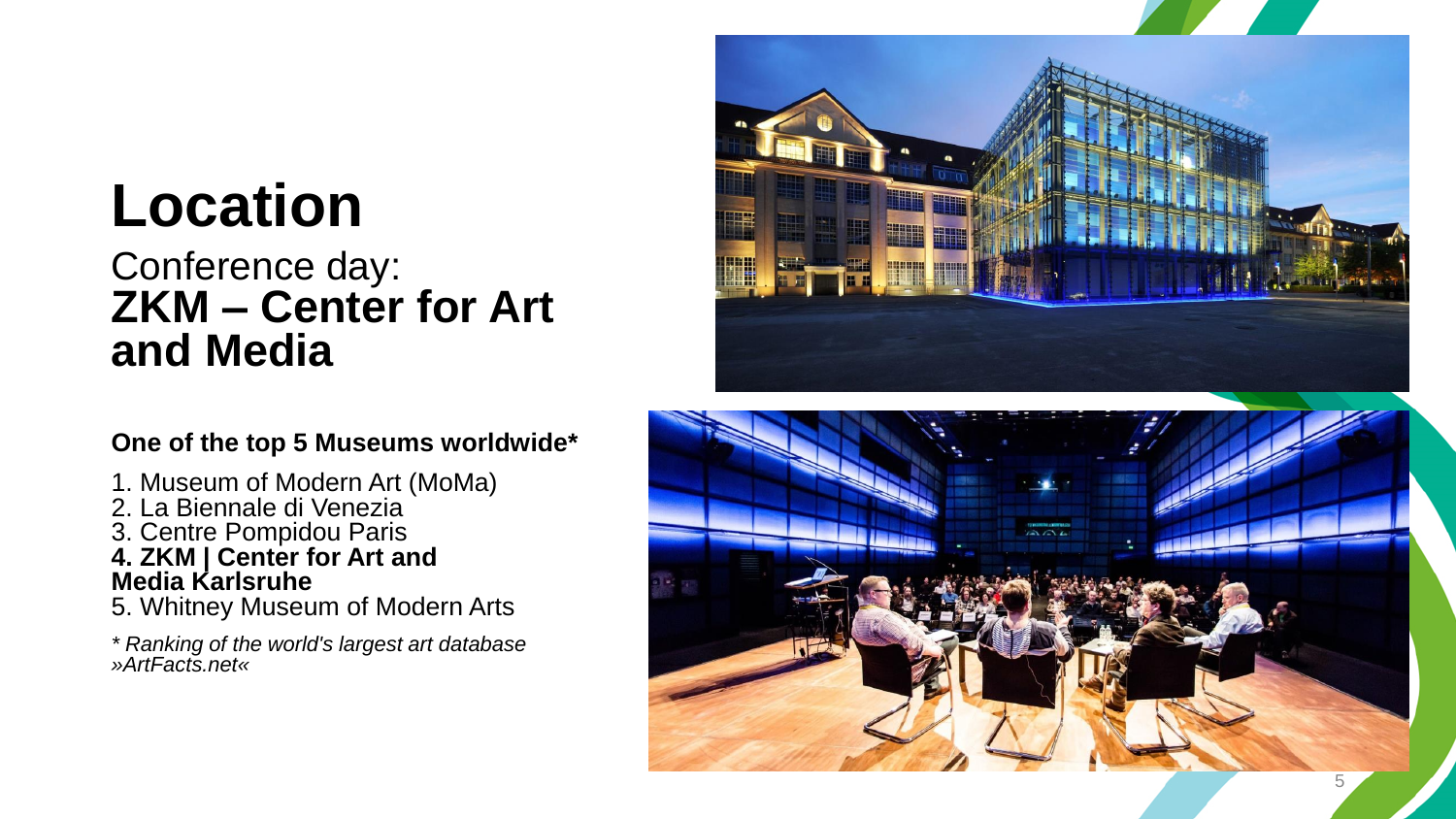### **Location**

### Workshop day : **Digital Hub Applied AI**

**CyberForum**  – Europe's largest high -tech network with the leading IT -Accelerator of the Southwest in the historic Hoepfner Castle

#### **FZI Forschungszentrum**

**Informatik** with the House of Living Labs - THE technology transfer institution in Baden -Württemberg and innovation partner of the KIT Karlsruhe Institute of Technology